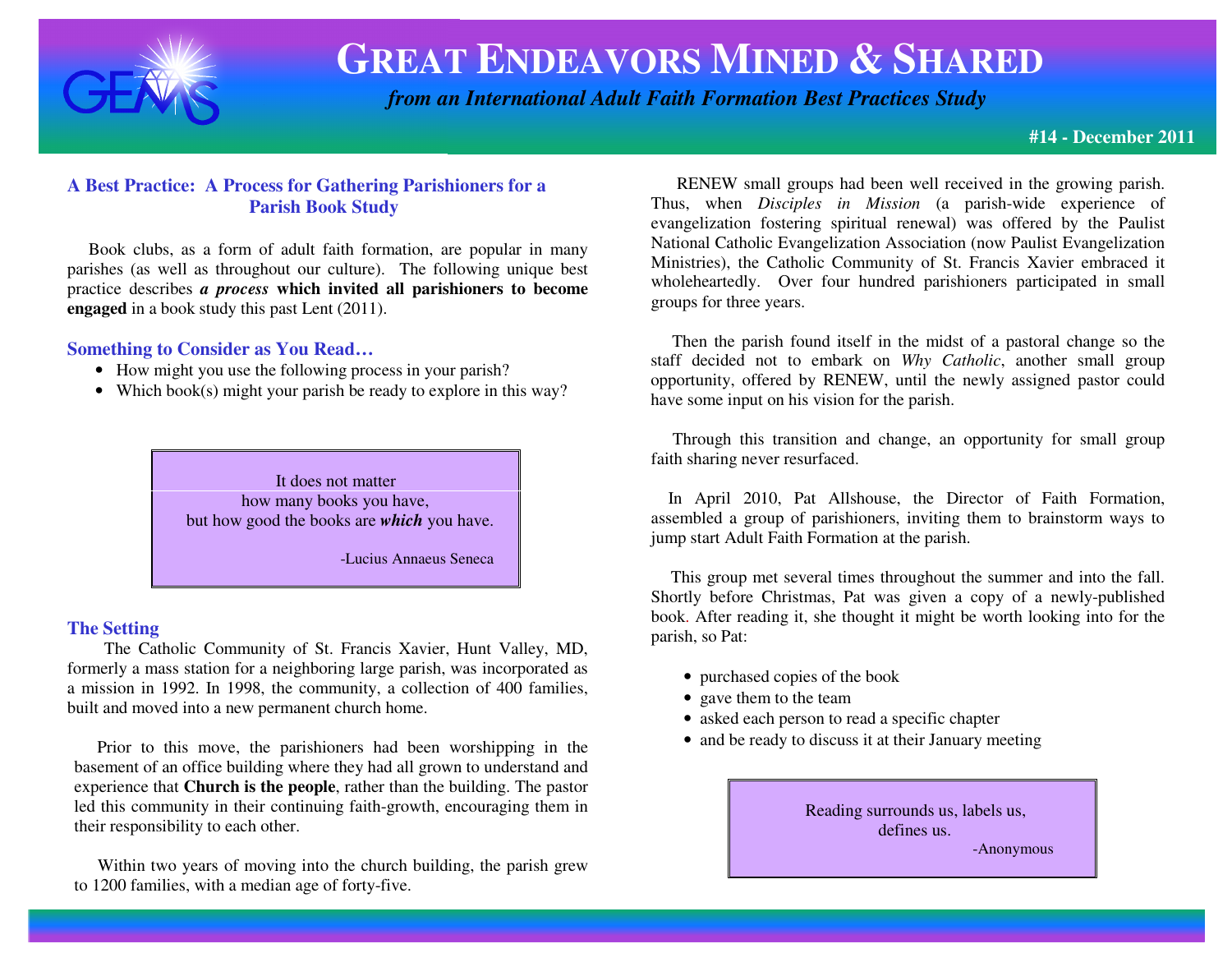Pat also encouraged every member of the team (ten people) to invite someone new into the group. One person brought a fellow teacher from a local Catholic school for girls. She had shared her book with him and he, in turn, shared his ideas which turned out to be the inspiration for the process.

 The team's goal was to have something in place for Lent 2011. No small task given it was already January 2011!

#### **The Process**

 The "process" was to invite people to take part in small faith-sharing groups: reading, reflecting and sharing on a book during the season of Lent, the entire parish reading the same book.

 *(Note: "the" book needs to be right for your parish; there are many to choose from! This newsletter is focusing on the process, rather than the one book chosen by St. Francis Xavier. Several books used by various parishes can be found at the end of this newsletter.)* 

 To spark interest, the team decided to kick off this endeavor with a *Pass It On* campaign beginning the first week of February (five weeks before the beginning of Lent). At each of the Masses that weekend, a member of the Adult Faith Formation team spoke after communion explaining what was about to happen. During the presentation, the presider passed out books to random individuals. (The parish purchased two hundred copies of the book, passing out 40 copies at each of the four weekend Masses.)

 The process was explained and the community was encouraged to keep it going by bringing the books back each week to *"Pass it On."*

Those having a book were asked to:

- take it home for a week
- read any section
- write comments in the book
- sign his/her name anywhere in the book
- return the book back the following week to *"pass it on"*

Directions were printed on self-adhesive paper and inserted into each book for those who might have forgotten what they were to do.

Sunday pulpit and bulletin announcements along with parish wide email reminders at the end of each week helped to keep the momentum going.

 After communion, on each of the next four weeks, parishioners were given time to *"Pass It On."*

 Before the final blessing, all those who had already had the book were invited to stand. Then those who currently had the book were asked to stand and then they were instructed to hand their book to someone else, preferably someone who had not yet been given the book and who they did not already know.

 Many people wholeheartedly responded to this, even moving across the church to get to people they'd never met or talked with previously.

- Some folks refused the book
- Others begged for it



On the fourth weekend, all those possessing a book were asked to return it the following weekend, and the books were brought up as part of the closing prayer at each Mass. About 70 of the original 160 books were returned.

 On this same weekend, which was two weeks before Lent, anyone who wanted to enter into further reflection and discussion on the book was invited to sign up to be part of a small faith-sharing group, which would meet for five weeks during Lent.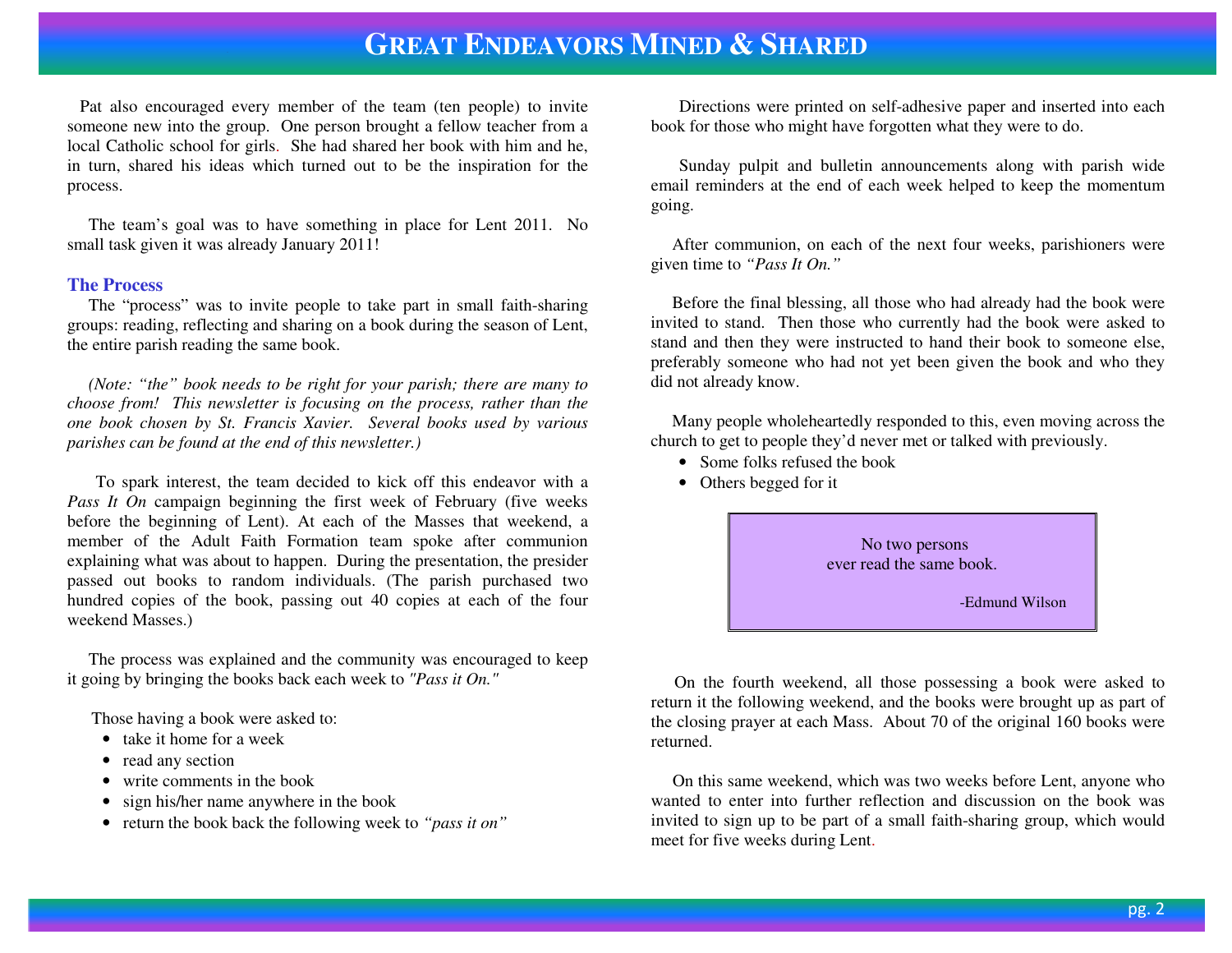An additional 250 copies of the book were purchased and sold to those who either signed up for a group or just desired their own copies. Parishioners bought multiple copies for their adult children, neighbors, friends, etc. The parish sold out the first Sunday and ordered another 100 books for the following weekend.

 Sign-up for the study groups took place during the two weekends prior to Ash Wednesday and groups began meeting after the first Sunday in Lent. Some groups met in homes; some at the parish. One hundred twenty parishioners signed up for twelve small groups.

- Several groups continued to meet throughout the summer
- Over 350 books were sold plus the original 90 that never made it back to the parish
- Much conversation took place
- A renewed interest and participation in small groups flourished

#### **Group Facilitators**

 Because of the short span of time in organizing this project, there was no time to train facilitators. Yet, because of the history of the parish, there were many trained facilitators from the *Disciples in Mission* process who were interested and able to be a part of this Lenten program. Thus, every group was led by a trained facilitator.

> A truly good book teaches me better than to read it. I must soon lay it down, and commence living its hint. What I began by reading, I must finish by acting. -Henry David Thoreau

#### **Discussion Guide**

 Pat Allshouse felt that it was extremely important to give unified guidance to the groups for their discussions which the leaders could then use or adapt it to their needs.

 Searching the web brought to light three different discussion guides that others had used for this book. After some reflection, Pat developed her own discussion guide using some of these for ideas and inspiration:

- a short section from the Sunday Gospel for reflection
- delving into a specific section of the book for discussion
- closing with an action plan and prayer

 Groups were also encouraged to plan for a short social/refreshment time after each session.

#### **What do you think motivated people to be a part of it?**

Pat's immediate responses to this question were:

- Parishioners were looking for this: they wanted something to bring back the sense of closeness and unity as parish
- Newcomers were looking for a way to get to know others
- Most people wanted something to help 'switch it up' during Lent

#### **What were some of the factors that made this successful?**

Some of Pat's and the committee's reflections consisted of:

- The book was inexpensive.
- The groups met mornings, afternoons, evenings, weekdays and weekends; at the parish and in homes: many options were available for people's various schedules.
- The book, having been reviewed by several parishioners, was chosen **by** the parishioners, **for** the parishioners, and was determined to be a resource that could meet the needs of all ages, those at various stages of faith, a variety of spiritualities
- Everyone learned from each other.

.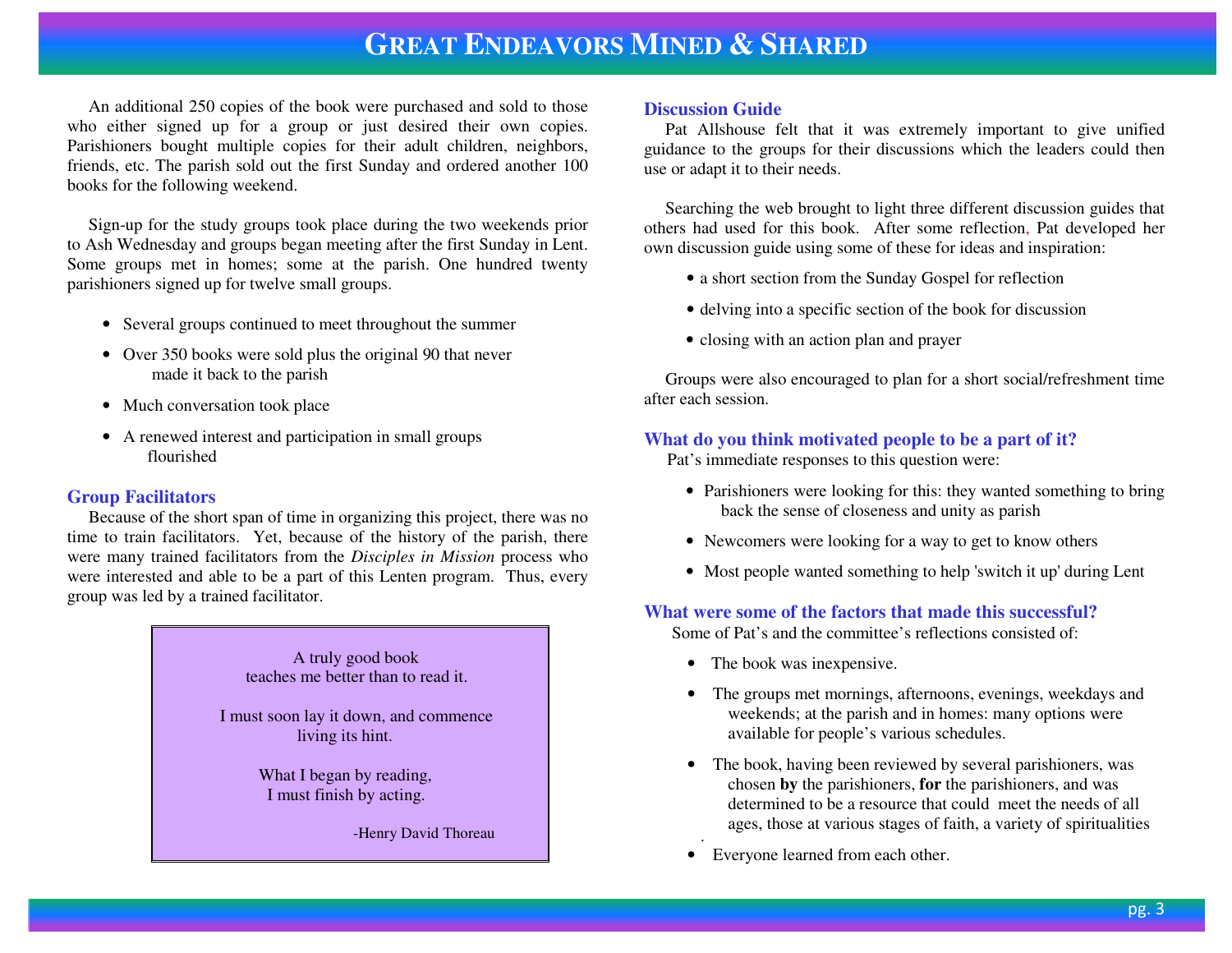#### **From the staff's vantage point, why did this work?**

 Because the entire staff was involved in various ways, their thoughts as they watched and experienced the process included:

- Everything about it captured people's interest
- The "*Pass It On"* strategy was pure genius ... or the intervention of the Holy Spirit
- The process built enthusiasm
- It was fairly simple
- •The resource was easy to read
- Plenty of room for discussion was provided, in respectful environments
- One staff member was worried that the book would elicit complaints about the church. To the contrary, parishioners seemed to become more positive.

#### **What did the participants comment/do?**

- Parishioners were universally thrilled with the opportunity for small group discussion
- Two groups met throughout the summer and fall
	- o One group continued with the same book for ongoingdiscussions
	- o Another expanded their agenda, meeting once a month with a parish group to make peanut butter and jelly sandwiches for a local soup kitchen then adjourning to discuss Pope Benedict's book, *Jesus of Nazareth: From Baptism to the Transfiguration*
- One leader asked to repeat this process with another book for Lent 2012
- There was some clamoring to re-start groups for fall 2011, but once serious plans were begun, people decided they

 couldn't do it due to scheduling conflicts. Two speakers were planned for the fall; a small group experience is being planned for Lent 2012

Books can be dangerous.

 The best ones should be labeled "This could change your life."

-Helen Exley

#### **What have been some of the effects of this process?**

- A renewed interest in small groups
- Growing sense of community in the parish
- Continuing interest, especially from young families, in the traditions of the Church
- Increased Mass attendance, especially among families
- It got people to talk about Catholicism; to talk to others about our Catholic faith

#### **Was there anything that surprised you (the parish staff)?**

- The "*Pass It On"* piece. Parishioners really got into passing their book on to someone they had never met, making it a point to even move across the church to find a new face. We found that pretty remarkable since Catholics tend to stay in the same pew every week.
- In other parishes, some people remarked that this book appealed more to women. With us, interestingly, both women and men found reading this book valuable.
- Some folks read parts of it as a family to their children.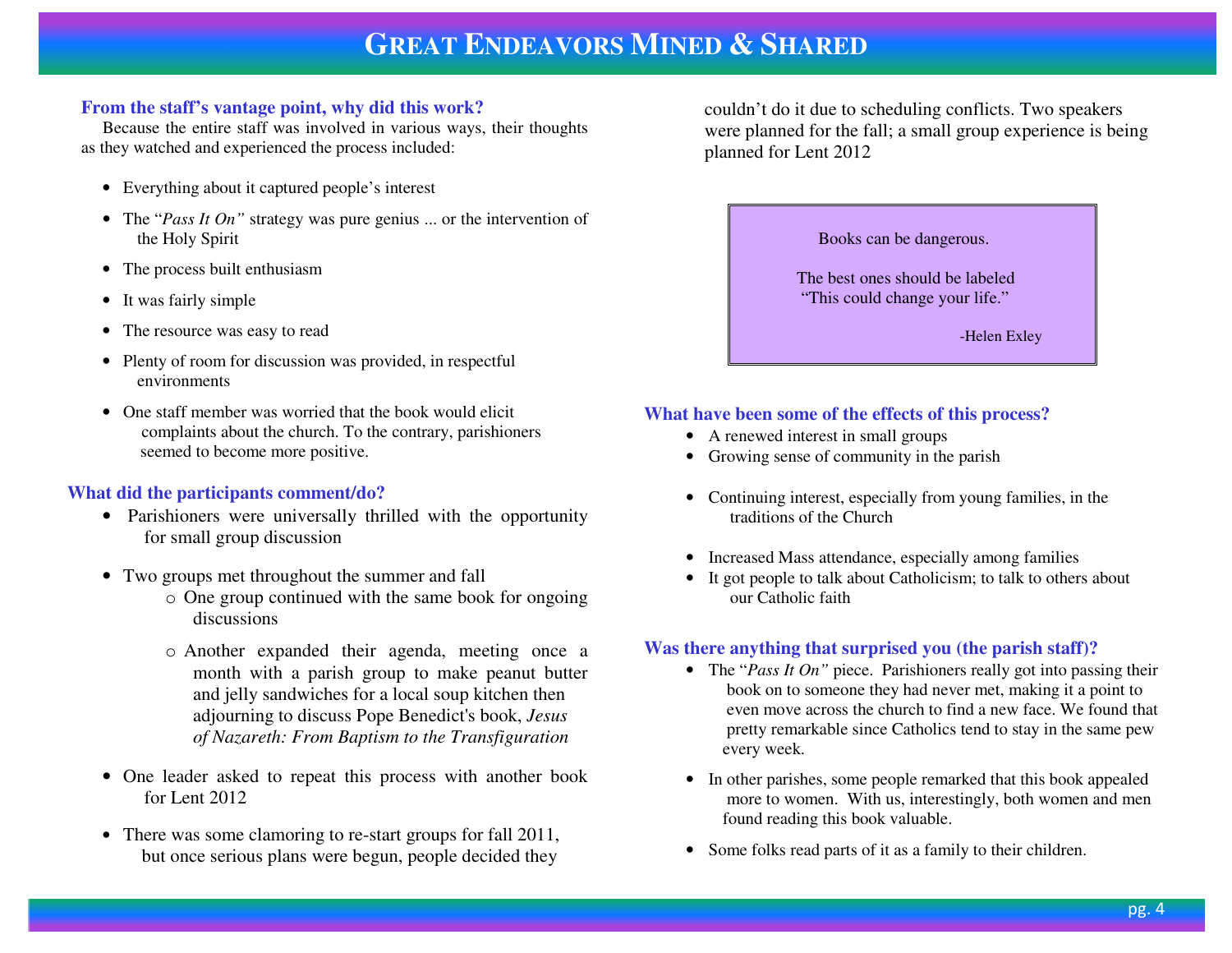### **If you were to do it again, what might/would you do differently?**

 Pat's initial thought and reflections to this question were: "Provide more time for planning and growing our team - both of which we are doing for this coming Lent (Lent 2012)."

 From real experience, Pat says, "As the DRE, I got stuck with a lot of the detail work ... and again because we were on such a short time table, I did it because it had to be done. Then, it surprised our team afterwards how much organizational work this really did take; no one was clued into this except me."

#### **Some GEMS for you to ponder:**

- How might you use this process in your parish?
- Which book(s) might your parish be ready to explore in this way?
- What kind of preparation time would your parish need for a process/program like this?

 I have always imagined that paradise will be some kind of library.

-Jorge Luis Borges

#### **Some books…**

 The following are a few *of the many other books* which parishes have used or are considering using for parish book studies. The choice depends upon the needs of each parish, the goals with the parish's adult formation pastoral plan, and the parish's goal/purpose for this particular book study.

- *The Future Church: How Ten Trends Are Revolutionizing the Catholic Church* by John L. Allen, Jr.
- *Catholicism: A Journey to the Heart of the Faith*  •by Fr. Robert Barron
- *Invitation to Catholicism* by Alice Camille
- •*The Gift of Years: Growing Older Gracefully* by Joan Chittister
- • *Uncommon Gratitude: Alleluia for All That Is* by Joan Chittister and Rowan Williams
- *How Big is Your God?* by Paul Coutinho
- *A New Set of Eyes: Encountering the Hidden God* by Paula D'Arcy
- • *Sacred Threshold: Crossing the Inner Barrier to a Deeper Love* by Paula D'Arcy
- *Reclaiming Catholicism* edited by Thomas H. Groome and Michael J. Daley
- *A Concise Guide to the Documents of Vatican II* by Edward P. Hahnenberg
- • *The Mystery of Faith: An Introduction to Catholicism*  by Michael Himes
- *God of Surprises* by Gerard W. Hughes •
- •*Rediscover Catholicism* by Matthew Kelly
- •*Why Stay Catholic?* by Michael Leach
- •*Where the Hell is God?* by Richard Leonard, SJ
- *Heroic Living* by Chris Lowney
- $\bullet$  *Between Heaven and Mirth: Why Joy, Humor and Laughter are at the Heart of the Spiritual Life* by James Martin, SJ
- *The Jesuit Guide to Almost Everything* by James Martin, SJ
- •*What Happened at Vatican II* by John O'Malley, SJ
- • *The WOW Factor: Bringing the Catholic Faith to Life* by William J. O'Malley, SJ
- *We Live Inside a Story* by Megan McKenna
- • *The Mass is Never Ended: Rediscovering our Mission to Transform the World* by Gregory F. A. Pierce
- •*Jesus, the Apostles and the Early Church* by Pope Benedict XVI
- • *Jesus of Nazareth: From the Baptism in the Jordan to the Transfiguration* by Pope Benedict XVI
- $\bullet$  *Jesus of Nazareth: Holy Week: From the Entrance into Jerusalemto the Resurrection* by Pope Benedict XVI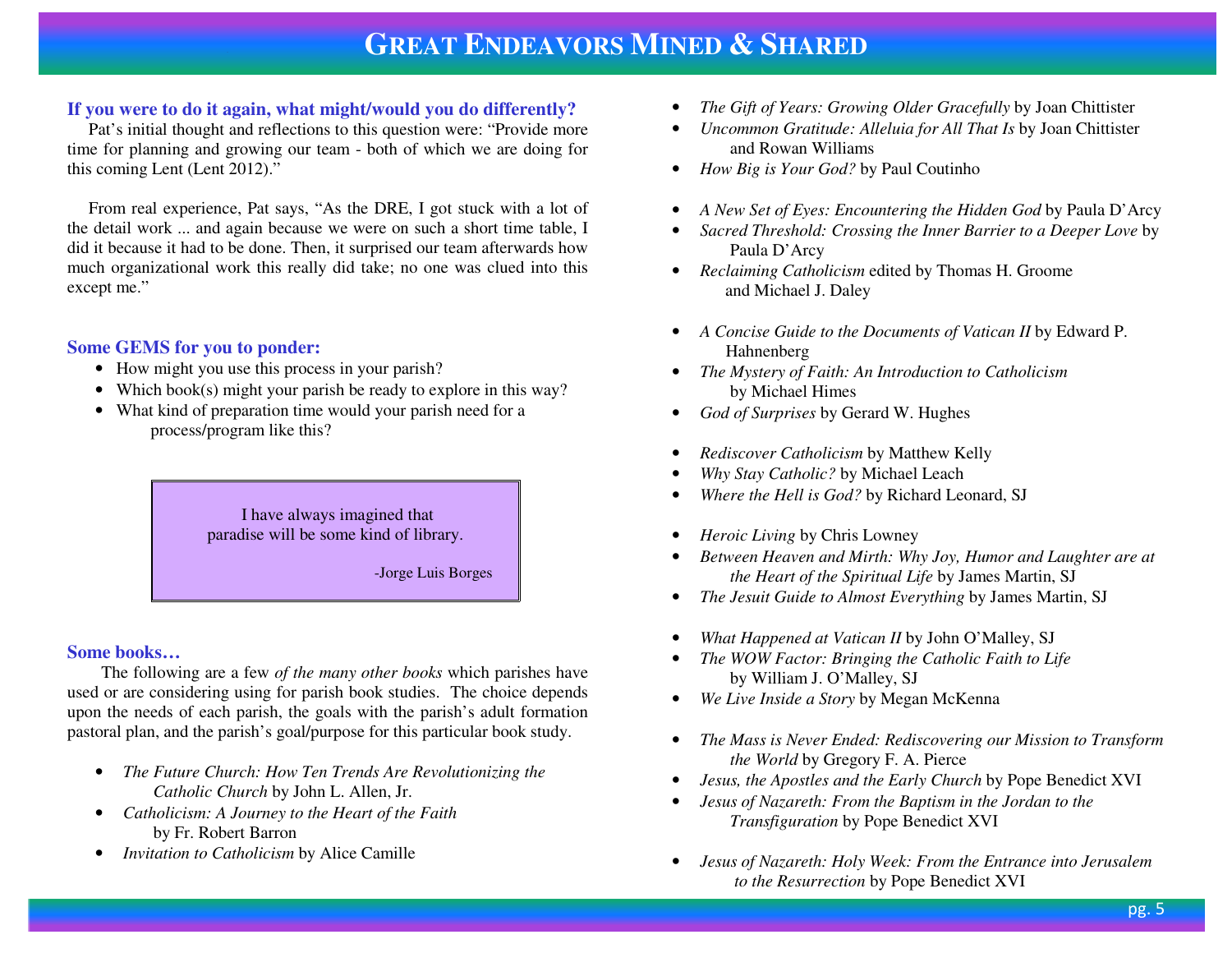- •*Catholicism: A Very Short Introduction* by Gerald O'Collins
- •*What is the Point of Being a Christian?* by Timothy Radcliffe, OP
- • *Everything Belongs: The Gift of Contemplative Prayer* by Richard Rohr
- •*The Holy Longing* by Ronald Rolheiser
- •*Our One Great Act of Fidelity* by Ronald Rolheiser
- • *Walk in a Relaxed Manner: Life Lessons from the Camino*  by Joyce Rupp
- •*Close to the Heart* by Margaret Silf
- • *Wise Choices: A Spiritual Guide to Making Life's Decisions*  by Margaret Silf
- *The Road to Vatican II: Key Changes in Theology* by •Maureen Sullivan, OP
- •*Prayerfulness* by Robert J. Wicks
- • *Riding the Dragon: 10 Lessons for Inner Strength in Challenging Times* by Robert J. Wicks

### **The following are some books which are accompanied by discussion guides:**

- $\bullet$  *My Life with the Saints* by James Martin, SJ: http://www.loyolapress.com/my-life-with-the-saints-bookextras.htm?cId=402516
- $\bullet$  *Catholic Spirituality for Adults Series:* A series of ten books from RCL Benziger and Orbis Books. Some of the topics include: Listening to God's Word, Mary, Eucharist, Holiness, Jesus, Prayer, Reconciliation, Spirituality and Community. Faith sharing anddiscussion guides are available athttp://rclweb.com/resources/catholic-spirituality-for-adults/
- • *The World as it Should be: Living Authentically in the Here-and-Now Kingdom of God* by Gregory F. A. Pierce: http://www.loyolapress.com/the-world-as-it-should-be.htm
- *A Friendship Like No Other: Experiencing God's Amazing Embrace* by William A. Barry, SJ: http://www.loyolapress.com/afriendship-like-no-other-william-barry-sj.htm
- • *Facing Forgiveness: A Catholic's Guide to Letting Go of Anger and Welcoming Reconciliation* by Loughlan Sofield, ST, Carroll Juliano, SHCJ, and Bishop Gregory M. Aymond. Suggestions for small groups are found in the book.
- • *Spirituality at Work: 10 Ways to Balance Your Life on the Job* by Gregory F. A. Pierce: http://www.loyolapress.com/spirituality-at-workdiscussion-guide.htm

### **Helps for Book Clubs**

 These websites provide ideas and resources for book clubs and book studies:

- • How to start a Catholic book club: http://www.americamagazine.org/content/article.cfm?article\_id=10160
- •A Guide to Book Clubs: http://www.book-clubs-resource.com/
- • For Facilitators: Some Ways to Lead a Book Club discussion: http://bestsellers.about.com/od/bookclubresources/ht/how\_lead\_talk.htm
- $\bullet$  How to start a reading group: http://www.bkconnection.com/static/start.asp
- • 10 tips for success: http://www.bkconnection.com/static/tentips.asp
- • Discussion guides for some books that might be used: http://www.bkconnection.com/static/discussion.asp
- • Moderating Meetings: http://www.bookbrowse.com/bookclubs/advice/index.cfm/fuseaction/moderating\_meetings